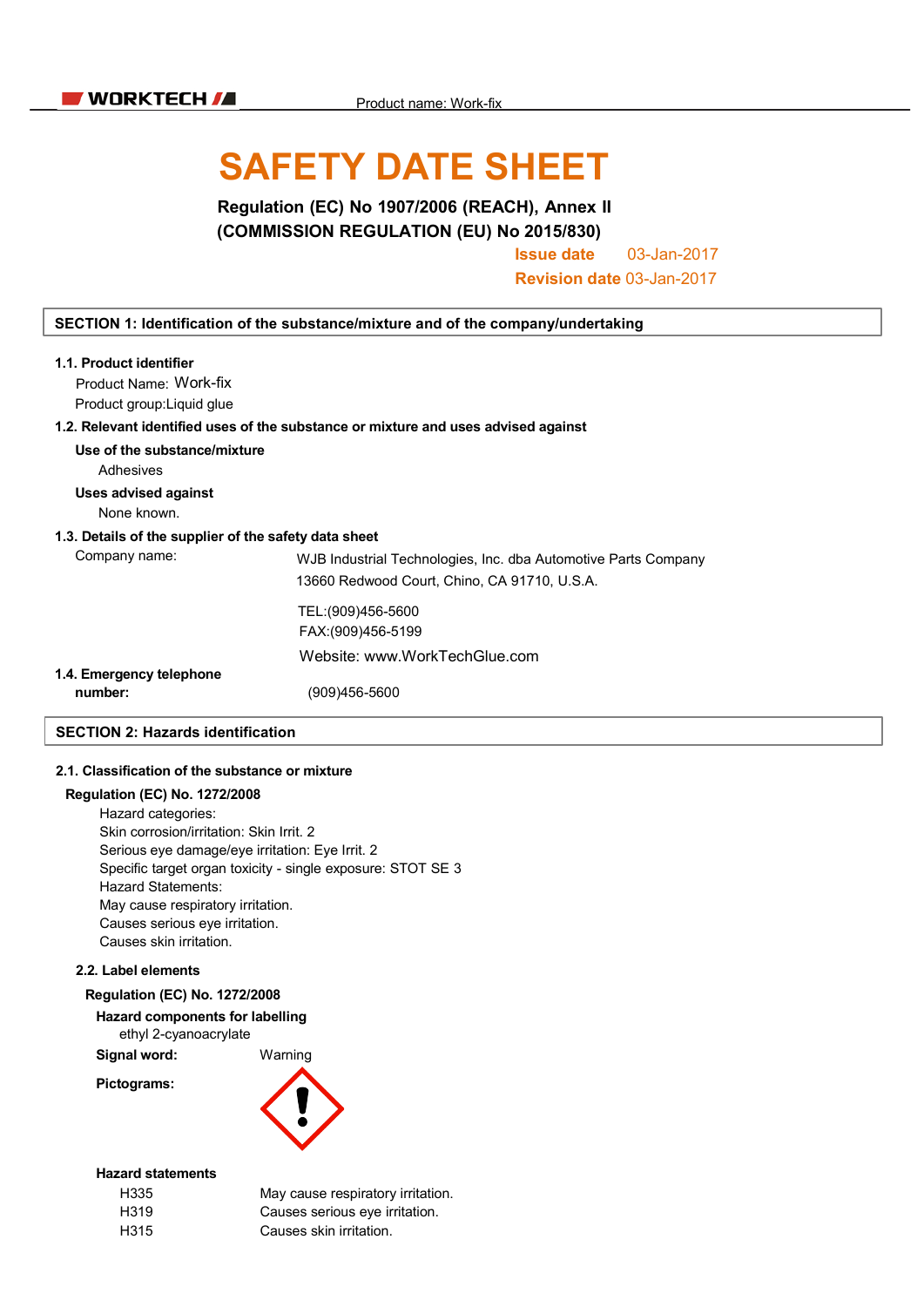

#### Precautionary statements

| P <sub>101</sub> | If medical advice is needed, have product container or label at hand.                                                               |
|------------------|-------------------------------------------------------------------------------------------------------------------------------------|
| P <sub>102</sub> | Keep out of reach of children.                                                                                                      |
| P <sub>271</sub> | Use only outdoors or in a well-ventilated area.                                                                                     |
| P <sub>280</sub> | Wear protective gloves/protective clothing/eye protection/face protection.                                                          |
| P302+P352        | IF ON SKIN: Wash with plenty of water.                                                                                              |
| P305+P351+P338   | IF IN EYES: Rinse cautiously with water for several minutes. Remove contact lenses, if<br>present and easy to do. Continue rinsing. |
|                  |                                                                                                                                     |
| P337+P313        | If eye irritation persists: Get medical advice/attention.                                                                           |
| P405             | Store locked up.                                                                                                                    |
| P <sub>501</sub> | Dispose of contents/container in accordance with local regulation.                                                                  |

#### Special labelling of certain mixtures

EUH202 Cyanoacrylate. Danger. Bonds skin and eyes in seconds. Keep out of the reach of children.

#### 2.3. Other hazards

Repeated contact may cause allergic reactions in very susceptible persons. Irritating to eyes, respiratory system and skin. Has a degreasing effect on the skin. Reacts violently with water.

#### SECTION 3: Composition/information on ingredients

#### 3.2. Mixtures

#### Chemical characterization

Cyanoacrylate adhesive

#### Hazardous components

| ICAS No   | Chemical name                                                   |               | Quantity  |  |
|-----------|-----------------------------------------------------------------|---------------|-----------|--|
|           | IEC No                                                          | Index No      | IREACH No |  |
|           | Classification according to Regulation (EC) No. 1272/2008 [CLP] |               |           |  |
| 7085-85-0 | ethyl 2-cyanoacrylate                                           |               | 99.8%     |  |
|           | 230-391-5                                                       | 1607-236-00-9 |           |  |
|           | Eye Irrit. 2, STOT SE 3, Skin Irrit. 2; H319 H335 H315          |               |           |  |

Full text of H and EUH statements: see section 16.

#### Further Information

This product does not contain substances of very high concern (Regulation (EC) No 1907/2006 (REACH), Article 57). The product contains no substances classified as hazardous to health in concentrations which should be taken into account according to EC directives.

#### SECTION 4: First aid measures

#### 4.1. Description of first aid measures

#### General information

Take off all contaminated clothing immediately.

#### After inhalation

Move out of dangerous area. Move to fresh air in case of accidental inhalation of vapours. If symptoms persist, call a physician.

#### After contact with skin

Wash off immediately with soap and plenty of water. Do not try to separate conglutinated skin parts by hand or with knife. If skin irritation persists, call a physician.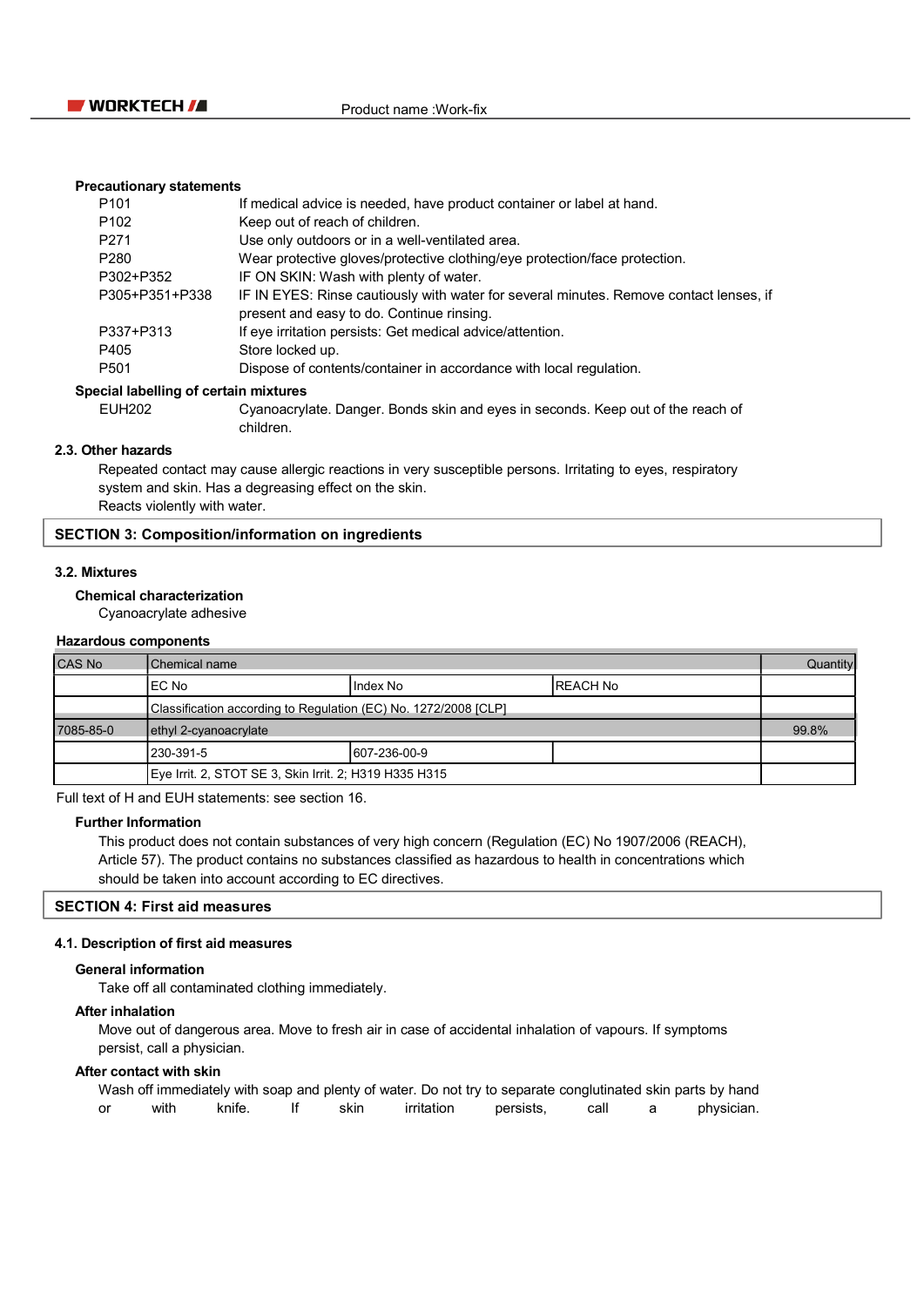

#### After contact with eyes

Immediately flush eye(s) with plenty of water. If easy to do, remove contact lens, if worn. If eye irritation persists, consult a specialist.

#### After ingestion

Clean mouth with water and drink afterwards plenty of water. Saliva slowly separates the cured product from the mouth (several hours). If swallowed, and the victim is conscious and alert, induce vomiting immediately, as directed by medical personnel.

Consult a physician. Show this safety data sheet to the doctor in attendance.

#### 4.2. Most important symptoms and effects, both acute and delayed irritant effects

#### 4.3. Indication of any immediate medical attention and special treatment needed

Treat symptomatically.

Show this safety data sheet to the doctor in attendance.

#### SECTION 5: Firefighting measures

#### 5.1. Extinguishing media

#### Suitable extinguishing media

Water spray, Dry powder, Sand, Carbon dioxide (CO2), Foam.

#### Unsuitable extinguishing media

High volume water jet

#### 5.2. Special hazards arising from the substance or mixture

In the event of fire the following can be released: Carbon monoxide, nitrogen oxides (NOx), Carbon dioxide (CO2) .

#### 5.3. Advice for firefighters

In the event of fire, wear self-contained breathing apparatus. In the event of fire and/or explosion do not breathe fumes.

#### Additional information

In the event of fire, cool tanks with water spray.

#### SECTION 6: Accidental release measures

#### 6.1. Personal precautions, protective equipment and emergency procedures

Ensure adequate ventilation. Remove all sources of ignition. In the case of vapour formation use a respirator with filter model A.

#### 6.2. Environmental precautions

Do not flush into surface water or sanitary sewer system. Prevent spreading over a wide area (e.g. by containment or oil barriers).

#### 6.3. Methods and material for containment and cleaning up

Soak up with inert absorbent material (e.g. sand, silica gel, acid binder, universal binder, sawdust). Small amounts: Cure with water and remove mechanically. Treat recovered material as described in the section "Disposal considerations".

#### 6.4. Reference to other sections

Reference to other sections: 8, 13

#### SECTION 7: Handling and storage

#### 7.1. Precautions for safe handling

#### Advice on safe handling

Provide sufficient air exchange and/or exhaust in work rooms. In case of insufficient ventilation, wear suitable respiratory equipment.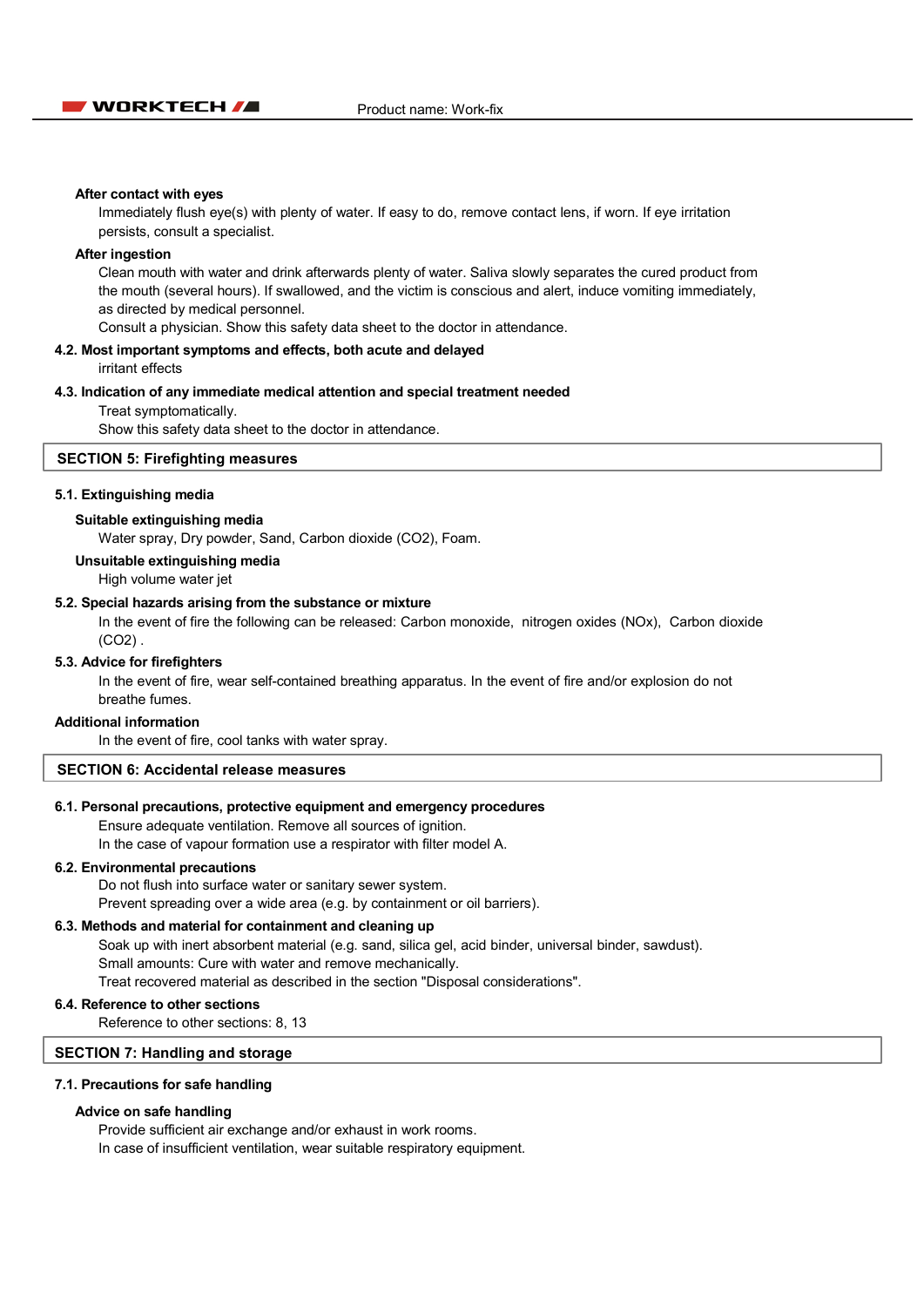For personal protection see section 8.

Smoking, eating and drinking should be prohibited in the application area. Wash hands before breaks and at the end of workday. Protect skin by using skin protective cream.

#### Advice on protection against fire and explosion

Processing may lead to evolution of flammable volatiles. Keep away from heat and sources of ignition. Do not smoke.

#### Further information on handling

Use of automatic dispenser recommended to minimize contact with the product. Do not use for spraying.

#### 7.2. Conditions for safe storage, including any incompatibilities

#### Requirements for storage rooms and vessels

Suitable container and packaging materials for safe storage: Plastic container of HDPE

#### Advice on storage compatibility

Incompatible with oxidizing agents.

#### Further information on storage conditions

Keep containers tightly closed in a dry, cool and well-ventilated place. Keep away from direct sunlight. Recommended storage temperature: 2-8 °C

#### 7.3. Specific end use(s)

This information is not available.

#### SECTION 8: Exposure controls/personal protection

#### 8.1. Control parameters

#### Exposure limits (EH40)

| CAS No    | Substance           | ppm  | mg/m <sup>3</sup> | fibres/ml | Category      | Origin |
|-----------|---------------------|------|-------------------|-----------|---------------|--------|
| 7085-85-0 | Ethyl cyanoacrylate |      |                   |           | TWA (8 h)     | WEL    |
|           |                     | 0.31 | 1.5               |           | STEL (15 min) | WEL    |

#### Additional advice on limit values

At high concentrations the monomer vapours can cause eye and nose irritation.

#### 8.2. Exposure controls

#### Appropriate engineering controls

Ensure adequate ventilation, especially in confined areas. In case of insufficient ventilation, wear suitable respiratory equipment. (gas filter type A)

#### Protective and hygiene measures

Do not breathe vapours/dust. Avoid contact with the skin and the eyes. When using, do not eat, drink or smoke. Wash hands before breaks and immediately after handling the product. Use protective skin cream before handling the product.

#### Eye/face protection

Tightly fitting safety goggles

#### Hand protection

Chemical resistant gloves made of butyl rubber or nitrile rubber category III according to EN 374. (Break through time >240 minutes)

Breakthrough time is not determined for the product. Change gloves often!

Be aware that in daily use the durability of a chemical resistant protective glove can be notably shorter than the break through time measured according to EN 374, due to the numerous outside influences (e.g. temperature).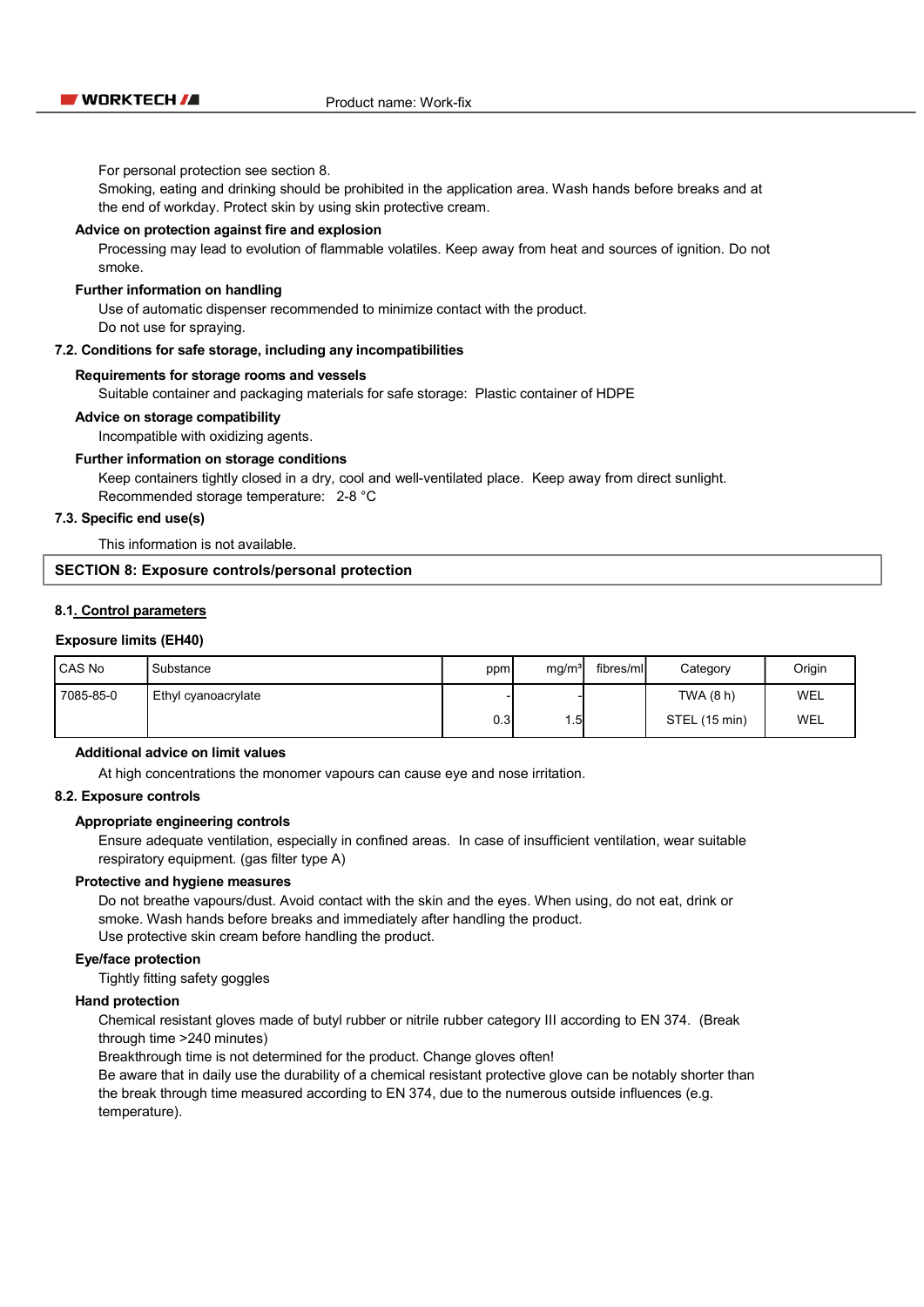### **NURKTECH / Product name: Work-fix**

#### Skin protection

Lightweight protective clothing

#### Respiratory protection

The type of protective equipment must be selected according to the concentration and amount of the dangerous substance at the specific workplace. Where reasonably practicable this should be achieved by the use of local exhaust ventilation and good general extraction. Respirator with a vapour filter (EN 141) (gas filter type A)

### Environmental exposure controls

not determined

#### SECTION 9: Physical and chemical properties

#### 9.1. Information on basic physical and chemical properties

| Physical state:                                                                                             | liquid                                  |
|-------------------------------------------------------------------------------------------------------------|-----------------------------------------|
| Colour:                                                                                                     | colourless                              |
| Odour:                                                                                                      | stinging                                |
| <b>Test method</b><br>pH-Value:                                                                             | not applicable                          |
| Changes in the physical state<br>Initial boiling point and boiling range:<br>Flash point:                   | 185 °C<br>> 80 °C                       |
| Lower explosion limits:                                                                                     | not determined                          |
| Upper explosion limits:                                                                                     | not determined                          |
| <b>Auto-ignition temperature</b><br>Gas:<br>Decomposition temperature:<br><b>Oxidizing properties</b><br>no | 490 °C<br>not determined                |
| Vapour pressure:                                                                                            | not determined                          |
| Density:                                                                                                    | $1.04$ g/cm <sup>3</sup>                |
| Bulk density:                                                                                               | not applicable                          |
| Water solubility:                                                                                           | insoluble, Reacts violently with water. |
| Partition coefficient:                                                                                      | not determined                          |
| Vapour density:                                                                                             | not determined                          |
| Evaporation rate:                                                                                           | not determined                          |
| Solvent content:<br>9.2. Other information                                                                  | $0\%$                                   |

#### SECTION 10: Stability and reactivity

#### 10.1. Reactivity

No dangerous reaction known under conditions of normal use. See also section 10.3

#### 10.2. Chemical stability

Stable under recommended storage conditions.

#### 10.3. Possibility of hazardous reactions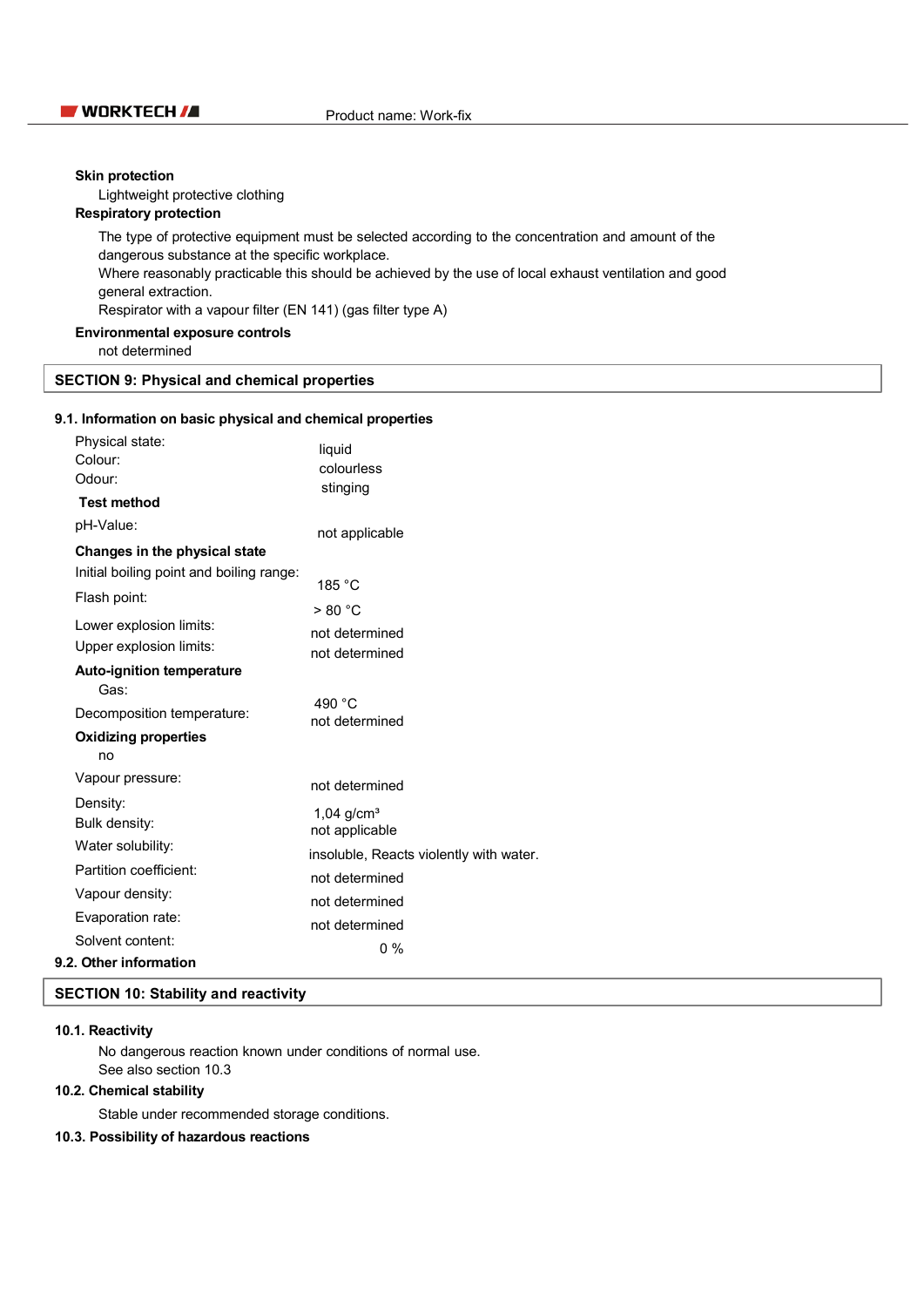Keep away from oxidising agents, strongly acid or alkaline materials, as well as of amines, alcohols and water

Reacts with water, Oxidizing agents, Amines, Alkalis (alkalis).

#### 10.4. Conditions to avoid

Do not heat the product. Reacts violently with water.

#### 10.5. Incompatible materials

Oxidizing agents

Acids

#### 10.6. Hazardous decomposition products

No decomposition if used as directed.

Thermal decomposition can lead to release of irritating gases and vapours.

#### SECTION 11: Toxicological information

#### 11.1. Information on toxicological effects

#### Acute toxicity

Cyanoacrylate CAS-No. 7085-85-0 LD50/oral/rat = >5000 mg/kg

#### Irritation and corrosivity

Irritating to eyes, respiratory system and skin.

#### Sensitising effects

No sensitisation responses were observed.

#### STOT-single exposure

This information is not available.

#### Severe effects after repeated or prolonged exposure

This information is not available.

#### Carcinogenic/mutagenic/toxic effects for reproduction

This information is not available.

#### Aspiration hazard

This information is not available.

#### Specific effects in experiment on an animal

LD50/oral/rat = >5000 mg/kg

#### Further information

Bonds skin instantly.

#### SECTION 12: Ecological information

#### 12.2. Persistence and degradability

No data is available on the product itself.

#### 12.3. Bioaccumulative potential

No data is available on the product itself.

#### 12.4. Mobility in soil

No data is available on the product itself.

#### 12.5. Results of PBT and vPvB assessment

No information available.

#### 12.6. Other adverse effects

We have no quantitative data concerning the ecological effects of this product. Do not allow uncontrolled leakage of product into the environment.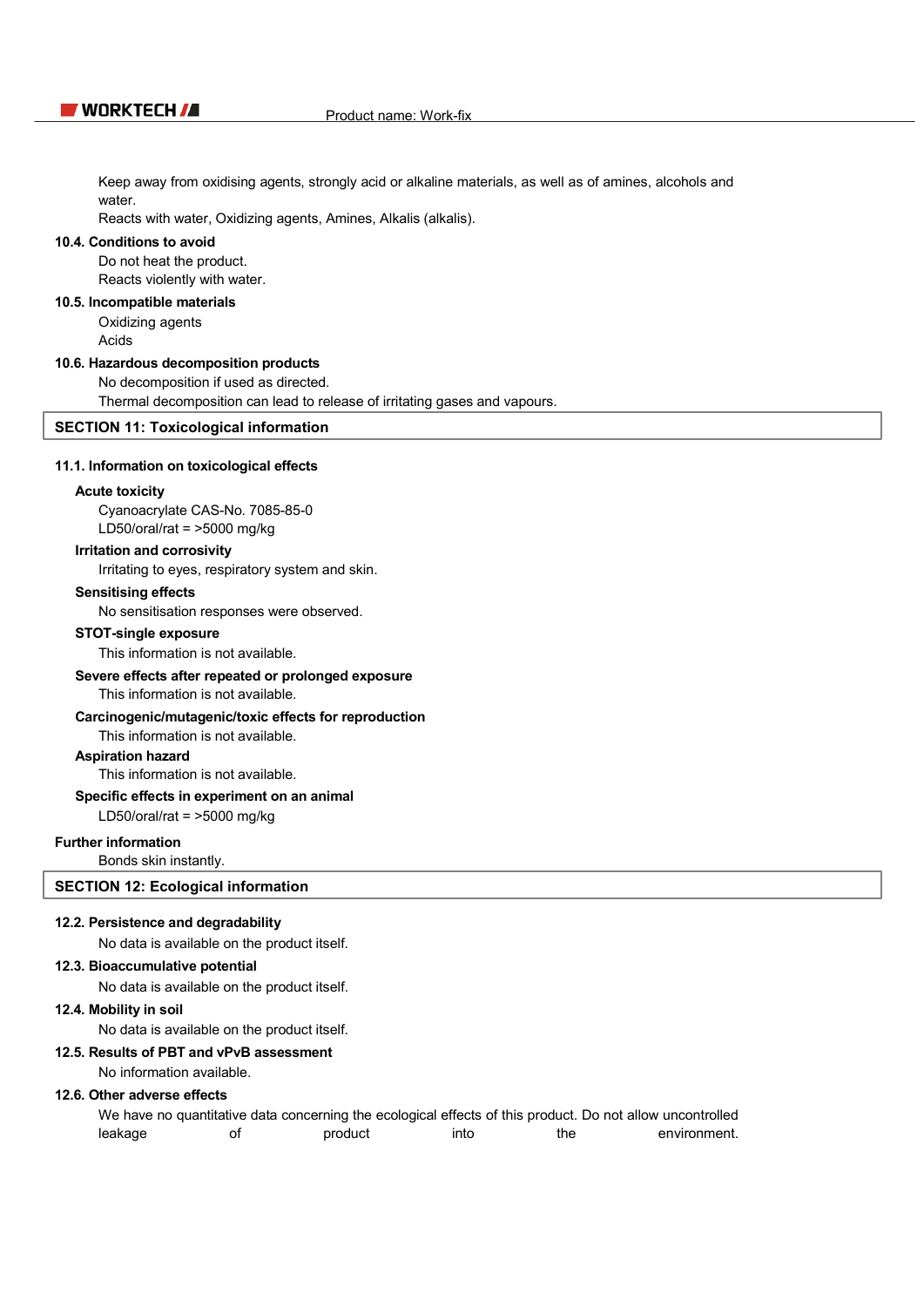#### SECTION 13: Disposal considerations

#### 13.1. Waste treatment methods

#### Advice on disposal

The following Waste Codes are only suggestions: The waste key according to the European Waste Catalogue (EWC number) refers to the real wastes origin and therefore is not product- but use-oriented.

#### Waste disposal number of waste from residues/unused products

080409 WASTES FROM THE MANUFACTURE, FORMULATION, SUPPLY AND USE (MFSU) OF COATINGS (PAINTS, VARNISHES AND VITREOUS ENAMELS), ADHESIVES, SEALANTS AND PRINTING INKS; wastes from MFSU of adhesives and sealants (including waterproofing products); waste adhesives and sealants containing organic solvents or other hazardous substances Classified as hazardous waste.

#### Waste disposal number of contaminated packaging

150110 WASTE PACKAGING; ABSORBENTS, WIPING CLOTHS, FILTER MATERIALS AND PROTECTIVE CLOTHING NOT OTHERWISE SPECIFIED; packaging (including separately collected municipal packaging waste); packaging containing residues of or contaminated by hazardous substances Classified as hazardous waste.

Contaminated packaging

Empty remaining contents. Can be landfilled or incinerated, when in compliance with local regulations.

#### SECTION 14: Transport information

### Land transport (ADR/RID)

| 14.1. UN number:                                                                                | No dangerous good in sense of this transport regulation.       |
|-------------------------------------------------------------------------------------------------|----------------------------------------------------------------|
| 14.2. UN proper shipping name:                                                                  | No dangerous good in sense of this transport regulation.       |
| 14.3. Transport hazard class(es):                                                               | No dangerous good in sense of this transport regulation.       |
| 14.4. Packing group:                                                                            | No dangerous good in sense of this transport regulation.       |
| <b>Marine transport (IMDG)</b>                                                                  |                                                                |
| 14.1. UN number:                                                                                | No dangerous good in sense of this transport regulation.       |
| 14.2. UN proper shipping name:                                                                  | No dangerous good in sense of this transport regulation.       |
| 14.3. Transport hazard class(es):                                                               | No dangerous good in sense of this transport regulation.       |
| 14.4. Packing group:                                                                            | No dangerous good in sense of this transport regulation.       |
| Marine pollutant:                                                                               | no                                                             |
| Air transport (ICAO)                                                                            |                                                                |
| 14.1. UN number:                                                                                | No dangerous good in sense of this transport regulation.       |
| 14.2. UN proper shipping name:                                                                  | No dangerous good in sense of this transport regulation.       |
| 14.3. Transport hazard class(es):                                                               | No dangerous good in sense of this transport regulation.       |
| 14.4. Packing group:                                                                            | No dangerous good in sense of this transport regulation.<br>no |
| 14.5. Environmental hazards                                                                     |                                                                |
| ENVIRONMENTALLY HAZARDOUS:                                                                      | no                                                             |
| 14.6. Special precautions for user<br>see chapter 6 - 8.                                        |                                                                |
| 14.7. Transport in bulk according to Annex II of MARPOL73/78 and the IBC Code<br>not applicable |                                                                |

#### SECTION 15: Regulatory information

15.1. Safety, health and environmental regulations/legislation specific for the substance or mixture